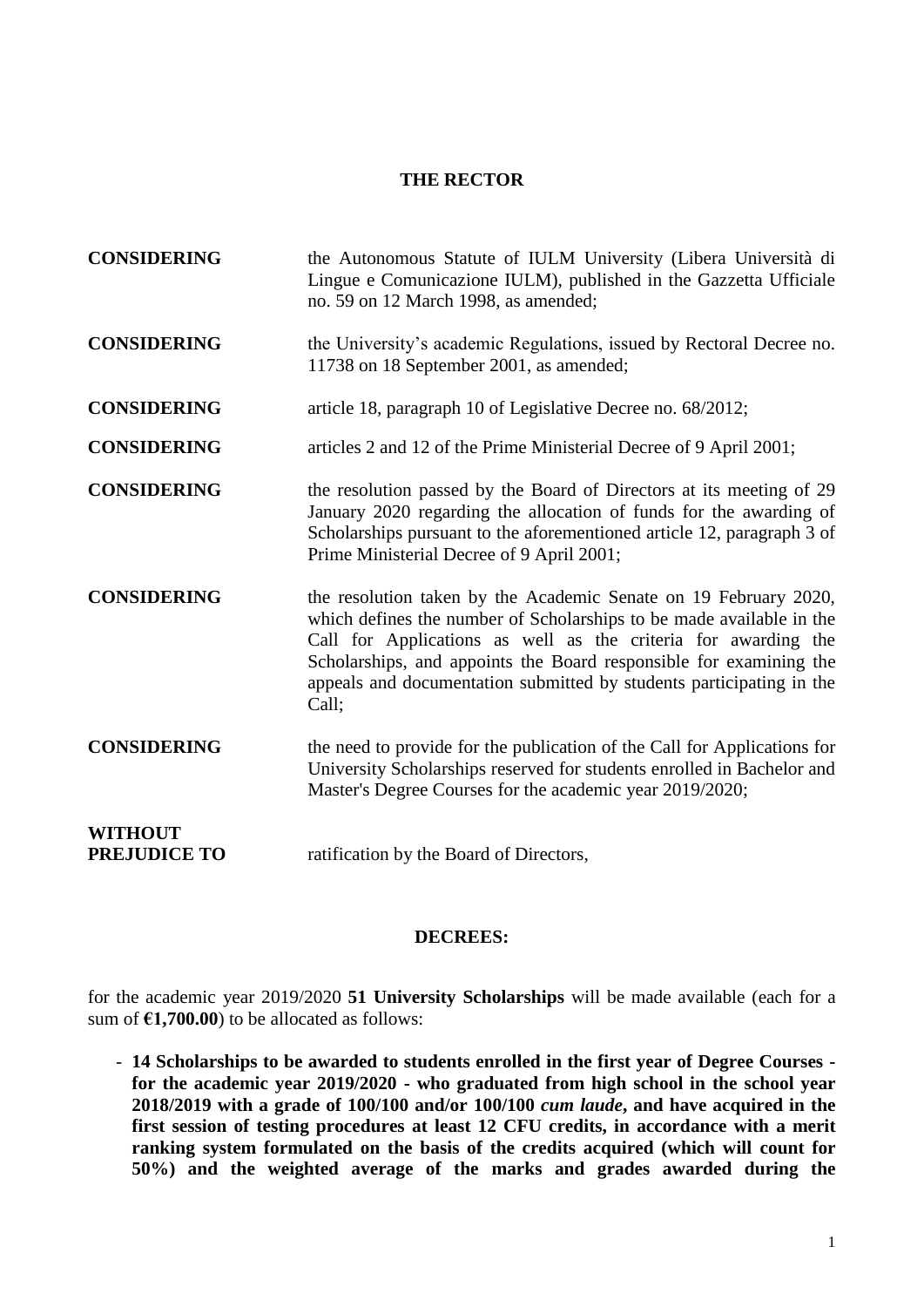**aforementioned first session of testing procedures (which will count for the remaining 50%), to be allocated as follows:**

|   | a) Arts, Entertainment, Cultural Events         | 2 Scholarships |
|---|-------------------------------------------------|----------------|
|   | b) Interpreting and Communication               | 2 Scholarships |
|   | c) Corporate Communication and Public Relations | 3 Scholarships |
|   | d) Corporate Communication and Public Relations |                |
|   | (Corporate programme)                           | 2 Scholarships |
|   | e) Communication, Media and Advertising         | 3 Scholarships |
| f | Tourism, Management and Territory               | 2 Scholarships |
|   |                                                 |                |

For the purposes of the ranking, a mark of 100/100 awarded with distinction ("*con lode*") will be considered a preferential element. In the case of equal merit, the student in the most financially disadvantaged family unit will be favoured, determined in accordance with the ISEE index as described in the University Regulations for Fees and Contributions 2019/2020.

- **12 Scholarships to be assigned to students enrolled in the second year of Degree Courses – for the academic year 2019/2020 – in accordance with a merit ranking system based on the number of credits acquired in relation to the course followed in the previous academic year 2018/2019 (which will count for 50%) and the weighted average of the marks registered, which must be no less than 27/30 (which will count for the remaining 50%), to be allocated as follows:**
	- a) Arts, Entertainment, Cultural Events 2 Scholarships b) Interpreting and Communication 2 Scholarships c) Corporate Communication and Public Relations 3 Scholarships d) Communication, Media and Advertising 3 Scholarships e) Tourism, Management and Territory 2 Scholarships

In the case of equal merit, the student in the most financially disadvantaged family unit will be favoured, determined in accordance with the ISEE index as described in the University Regulations for Fees and Contributions 2019/2020.

For the purposes of drawing up the rankings, only completed courses, included in the study plans approved by the previous academic year 2018/2019, and passed and convalidated by the fourth session of the aforementioned academic year, will be counted.

- **12 Scholarships to be assigned to students enrolled in the third year of Degree Courses – for the academic year 2019/2020 – in accordance with a merit ranking system based on the number of credits acquired in relation to the previous two academic years (which will count for 50%) and the weighted average of the marks registered, which must be no less than 27/30 (which will count for the remaining 50%), to be allocated as follows:**

| a) Arts, Entertainment, Cultural Events         | 2 Scholarships |
|-------------------------------------------------|----------------|
| b) Interpreting and Communication               | 2 Scholarships |
| c) Corporate Communication and Public Relations | 3 Scholarships |
| d) Communication, Media and Advertising         | 3 Scholarships |
| e) Tourism, Management and Territory            | 2 Scholarships |
|                                                 |                |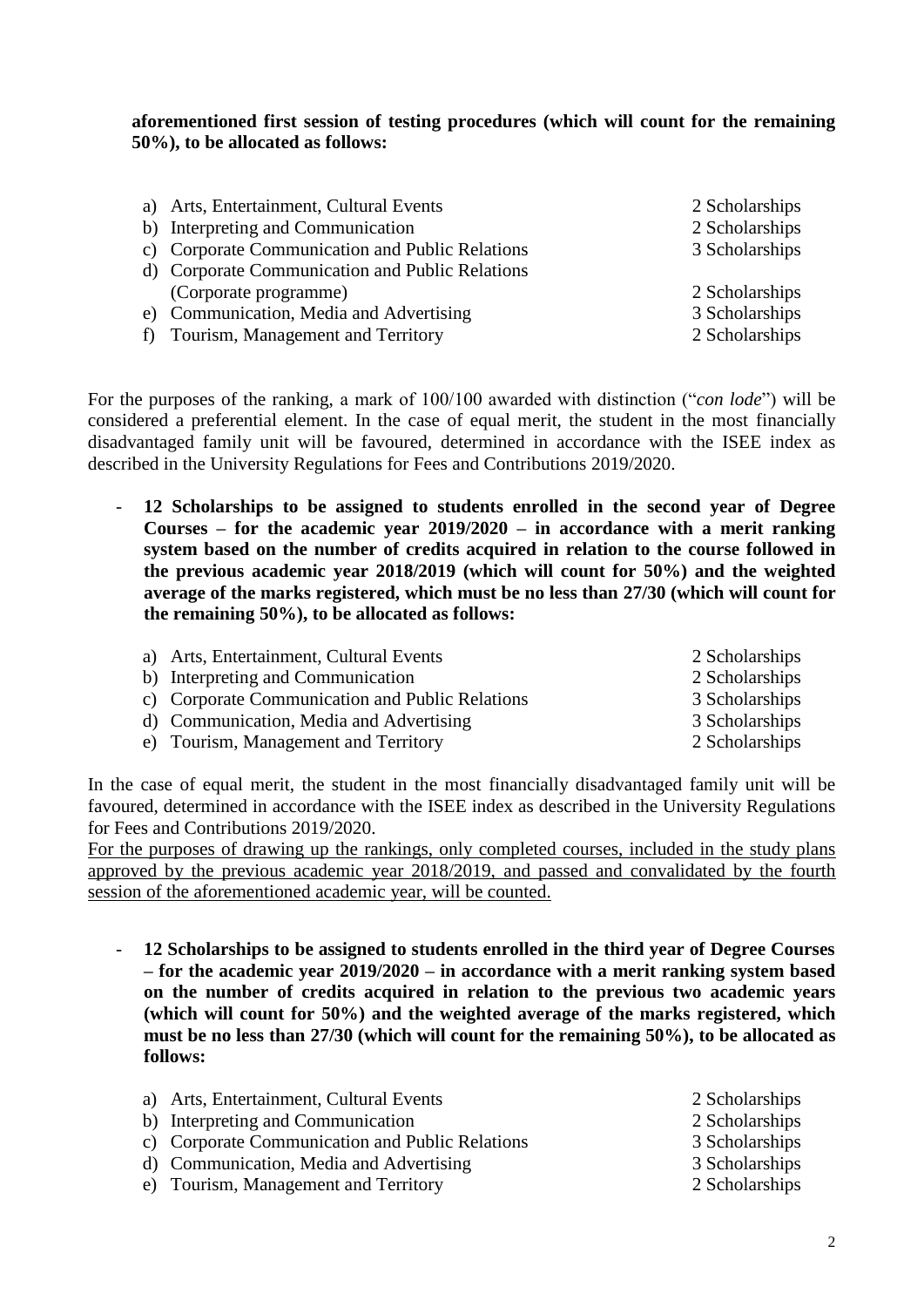In the case of equal merit, the student in the most financially disadvantaged family unit will be favoured, determined in accordance with the ISEE index as described in the University Regulations for Fees and Contributions 2019/2020.

For the purposes of drawing up the rankings, only completed courses, included in the study plans approved by the previous academic year 2018/2019, and passed and convalidated by the fourth session of the aforementioned academic year, will be counted

- **n. 13 Scholarships to be assigned to students enrolled in the first year of Master's Degree Courses – for the academic year 2019/2020 – who graduated with a mark of 110/110 and/or 110/110** *cum laude* **and have acquired in the first session of testing procedures of the current academic year at least 12 CFU credits, in accordance with a merit ranking system formulated on the basis of the credits acquired (which will count for 50%) and the weighted average of the marks and grades awarded during the aforementioned first session of testing procedures (which will count for the remaining 50%), to be allocated as follows:**

| a) Art, Valorisation and Market                        | 2 Scholarships |
|--------------------------------------------------------|----------------|
| b) Hospitality and Tourism Management                  | 2 Scholarships |
| c) Marketing, Consumption and Communication            | 3 Scholarships |
| d) Strategic Communication                             | 2 Scholarships |
| e) Television, Cinema and New Media                    | 2 Scholarships |
| f) Specialised Translation and Conference Interpreting | 2 Scholarships |

### **Considering the particularity of the study plan for the Master's Degree Course in Specialised Translation and Conference Interpreting, for this course only, students who have acquired fewer than 12 CFU credits may submit their application.**

For the purposes of the ranking, a mark of 100/100 *cum laude* will be considered a preferential element. In the case of equal merit, the student in the most financially disadvantaged family unit will be favoured, determined in accordance with the ISEE index as described in the University Regulations for Fees and Contributions 2019/2020.

## **Calculation of weighted average**

In order to calculate the weighted average we must multiply each mark by the number of credits the exam is worth; the sum of these outcomes is then divided by the total number of credits taken into consideration.

| exam 1                                        | mark 26/30     | worth: 9 credits  |
|-----------------------------------------------|----------------|-------------------|
| exam 2                                        | mark 30/30     | worth: 12 credits |
| exam 3                                        | mark 18/30     | worth: 9 credits  |
| exam 4                                        | mark: approved | worth: 3 credits  |
| total credits possessed                       |                | 33 credits        |
| total credits considered for weighted average |                | 30 credits        |

Example: